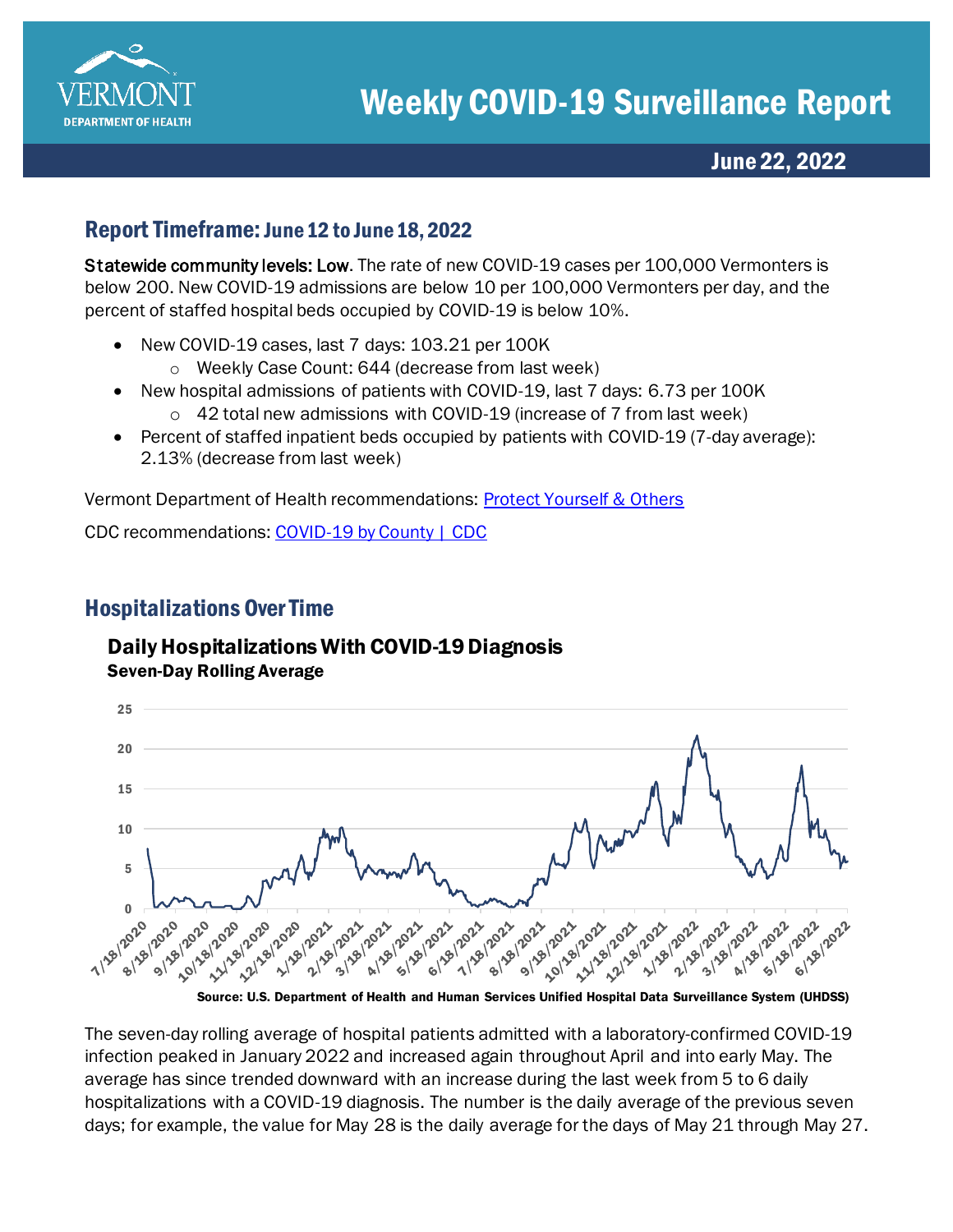## Syndromic Surveillance

Vermont is using the Electronic Surveillance System for the Early Notification of Community-based Epidemics (ESSENCE), which provides all individual emergency department visits from participating emergency departments<sup>1</sup> to identify Emergency Department visits for COVID-Like Illness (CLI).

During this reporting period around 3% of emergency visits in participating emergency departments have included COVID-like illness. This is the lowest proportion since March of 2022, though slightly higher than the same calendar dates in the previous two years.



Percent of Emergency Visits with COVID-Like Illness

#### Source: Early Notification of Community-based Epidemics (ESSENCE)



### Proportion of circulating variants

Vermont's recent sequencing data shows mostly BA.2 and subvariants (as of the end of May and early June). For the week of 5/29, BA.4 and BA.5 accounted for 8.5% of the sequenced specimens, and these variants do not seem to be displacing the BA.2 variants at this time. (Sources: Broad; Health Department Whole Genome Sequencing program.)

*<sup>1</sup>* All Vermont hospitals and two urgent care clinics are included in ESSENCE.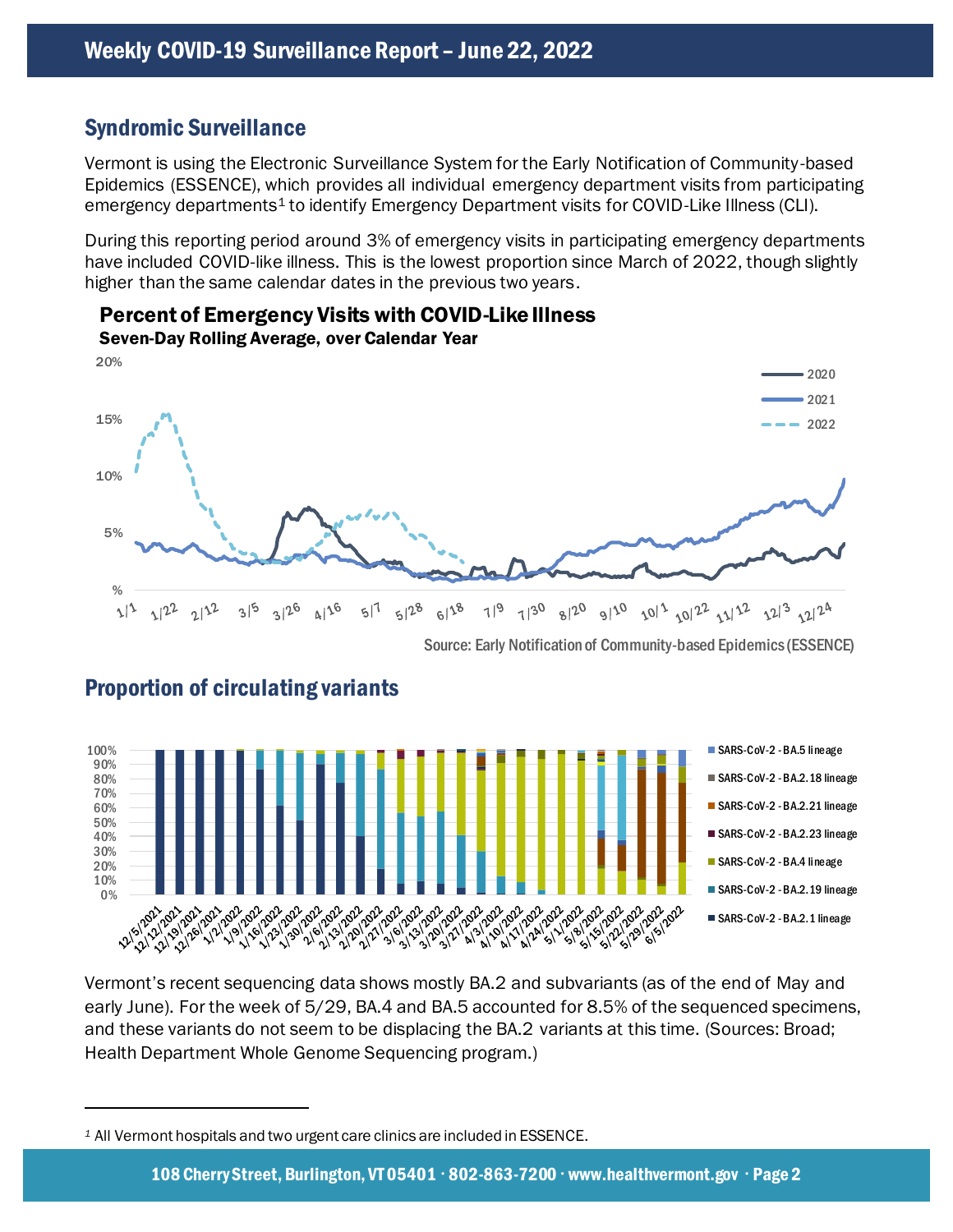

## Wastewater Monitoring

Several Vermont wastewater districts have recently begun participating with the National Wastewater Surveillance System (NWSS). The NWSS reports the percent of changes over 15 days. Sample frequency may vary by site. Due to a recent change in NWSS contractor, most NWSS sites still have not accumulated enough data to show trends.

| <b>NWSS Site</b>      | 15-day % change                 |
|-----------------------|---------------------------------|
| Bennington            | $\star$                         |
| Brighton              | $\star$                         |
| <b>Essex Junction</b> | Decrease between 10%<br>and 99% |
| Johnson               | $\star$                         |
| Morrisville           | $\star$                         |
| Newport City          | $\star$                         |
| Springfield           | $\star$                         |
| St. Albans City       | Increase between 10% and<br>99% |
| St. Johnsbury         | $\star$                         |
| Troy / Jay WWTP       | Decrease between 10%<br>and 99% |
| Winooski              | $\star$                         |

\*Trend data will be reported when available

In addition to Vermont's NWSS sites, the City of Burlington has been collecting samples in collaboration with the Health Department and research partners at the University of Vermont and at Dartmouth-Hitchcock Medical Center. Burlington has been collecting data since August 2020, and reports on the 24-hour viral concentration (as genomes per liter) of SARS-CoV-2 ribonucleic acid (RNA) collected at the city's three wastewater plants.



For samples collected June 13, Burlington reported a slight increase at the East plant, and slight decreases at the Main and North plants.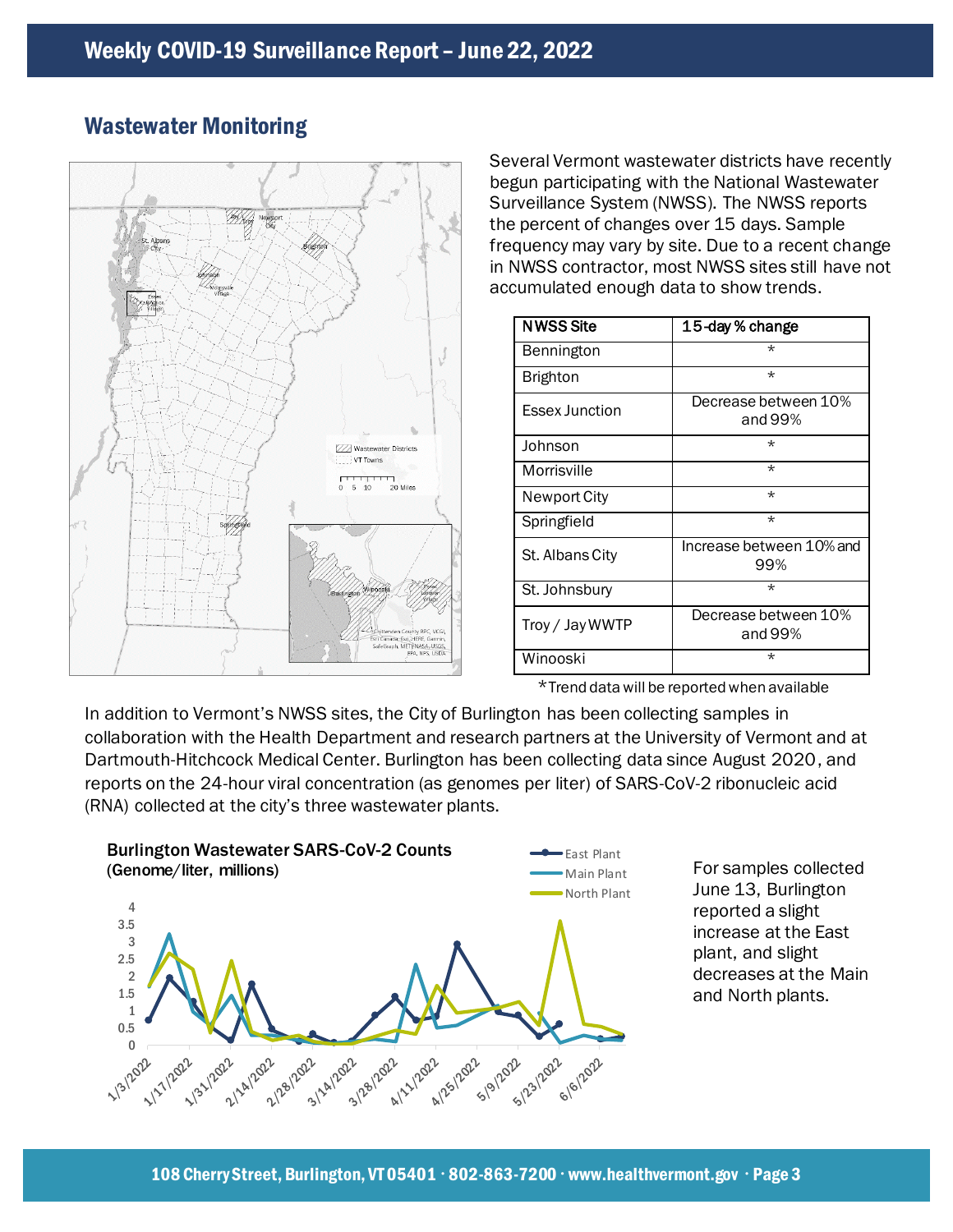# Vaccination Rates



Note: Race/ethnicity information is missing for 4% of vaccinated individuals. Population denominators are from 2019 population estimates so percentages shown are an estimate which may vary from the true proportion in the population, particularly for smaller groups. "Up to date" means a person has received all recommended doses in their primary series of COVID-19 vaccine, and one booster dose when eligible.

[COVID-19 vaccination rates](https://www.healthvermont.gov/covid-19/vaccine/covid-19-vaccine-dashboard) for Vermonters who identify as Pacific Islanders or Native American, Indigenous, or First Nation have been substantially lower than rates for other Vermonters. In addition, the number of people in the Vermont Immunization Registry who identify as Pacific Islanders or Native American, Indigenous, or First Nation are much lower than our Vermont Department of Health population estimates. These findings could be due to one or more of the following:

- 1) Pacific Islanders and Native/Indigenous Americans are less likely to report their race.
- 2) Pacific Islanders and Native/Indigenous Americans are receiving fewer vaccinations.
- 3) Health Department population estimates are overestimating the true population.
- 4) Race and ethnicity are collected by providers in a way that does not align with how people identify.

### Identified Cases



Note: Case counts and rates are calculated by *confirmed* and *probable* cases reported to the Health Department. (Source: NBS)

To calculate rates, counts are divided by 2019 Vermont population estimates for respective category and expressed per 100,000 in each category.

Due to high number of cases missing race/ethnicity data, rates are not provided for race/ethnicity categories.